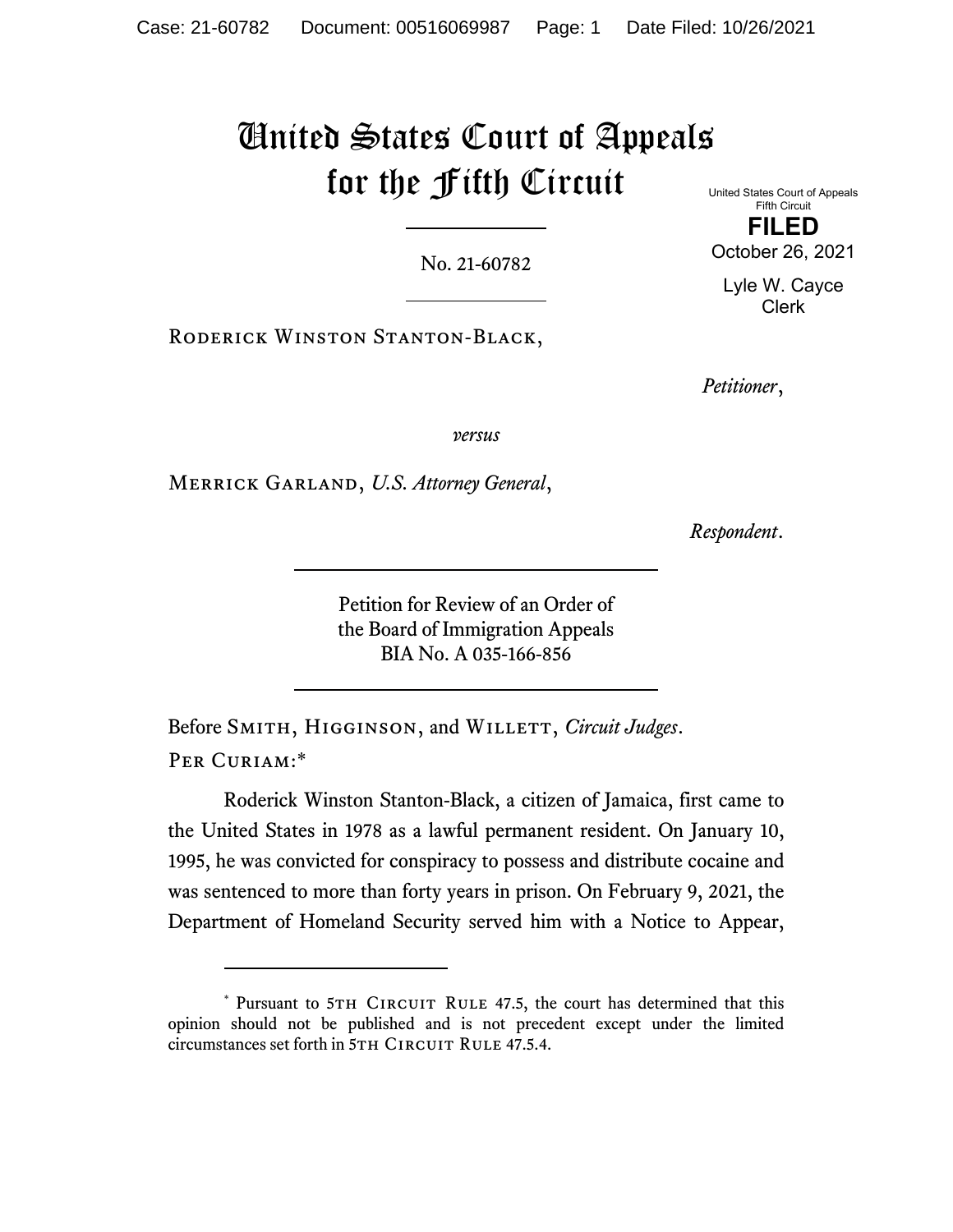alleging that he was removable pursuant to the Immigration and Nationality Act by virtue of his aggravated felony.

Stanton-Black admitted that he was removable under the Immigration and Nationality Act but sought protection under the "Convention Against Torture" (CAT). *See* Convention Against Torture, and Other Cruel, Inhuman or Degrading Treatment or Punishment, Dec. 10, 1984, 1465 U.N.T.S. 85 (entered into force for the United States Nov. 20, 1994). He alleged that in 2010, while he was in prison, a man consensually performed a sex act on him. A gang composed of Jamaican men known as the "Rude Boys" took Stanton-Black outside and punched him in the face three or four times. They told him that by engaging in homosexual activity he was disrespecting the Rastafarian and Jamaican community, and that they would murder him when he returned to Jamaica. Based on these events, Stanton-Black alleges that he is entitled to relief under the CAT.

The Immigration Judge ordered Stanton-Black removed to Jamaica and denied his request for protection under the CAT. The Immigration Judge concluded that while Stanton-Black was punched, he had not shown that it was more likely than not that he would be tortured by or with the consent of the Jamaican government. The Board of Immigration Appeals affirmed the decision of the Immigration Judge and dismissed Stanton-Black's administrative appeal. Stanton-Black then filed a petition for review, along with an emergency request for a stay of removal.

We review the Immigration Judge's factual determinations for substantial evidence, meaning that we will only reverse if we decide "not only that the evidence supports a contrary conclusion, but also that the evidence *compels* it." *Milat v. Holder*, 755 F.3d 354, 359 (5th Cir. 2014) (quoting *Chen v. Gonzales*, 470 F.3d 1131, 1134 (5th Cir. 2006)). This review is highly deferential. "[A] reviewing court must accept 'administrative findings' as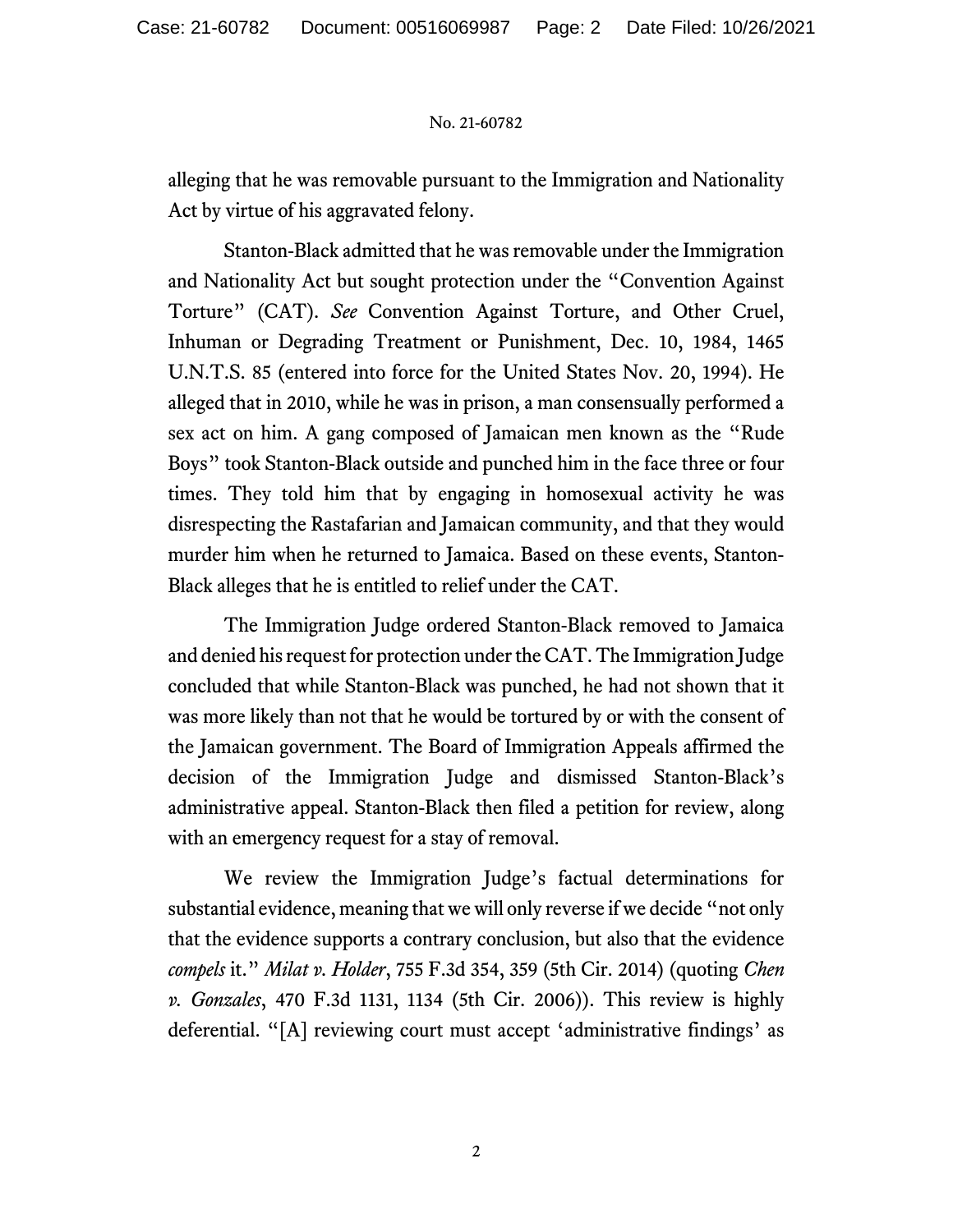'conclusive unless any reasonable adjudicator would be compelled to conclude to the contrary.'" *Garland v. Ming Dai*, 141 S. Ct. 1669, 1677 (2021) (quoting 8 U.S.C. § 1252(b)(4)(B)).

Motions for a stay of removal are governed by the four-factor test announced in *Nken v. Holder*: "(1) whether the stay applicant has made a strong showing that he is likely to succeed on the merits; (2) whether the applicant will be irreparably injured absent a stay; (3) whether issuance of the stay will substantially injure the other parties interested in the proceeding; and (4) where the public interest lies." 556 U.S. 418, 434 (2009) (quoting *Hilton v. Braunskill*, 481 U.S. 770, 776 (1987)). The first two factors "are the most critical." *Id.* The third and fourth factors merge where, as here, the Government opposes the stay. *Id.* at 435.

We start with the merits. To succeed on the merits, Stanton-Black must show two things: "first, [that it is] more likely than not that the alien will be tortured upon return to his homeland; and second, [that there is] sufficient state action involved in that torture." *Tamara-Gomez v. Gonzales*, 447 F.3d 343, 350–51 (5th Cir. 2006). Stanton-Black has not shown either of these things. The Immigration Judge's determination that Stanton-Black was not tortured was not unreasonable. Stanton-Black was punched three or four times, did not require medical care, and has not been injured by the Rude Boys again for the rest of his time in prison. He does not allege that any other person has been tortured by the Rude Boys for homosexual activity. And Stanton-Black provided the Immigration Judge with absolutely no evidence linking the Rude Boys and the Jamaican government, much less evidence that the two organizations cooperate to torture homosexuals. To the contrary, the Immigration Judge noted that a Human Rights Report on the country of Jamaica contained no reference to the Rude Boys at all. Therefore, substantial evidence supported the Immigration Judge's factual findings that Stanton-Black "has not met the high burden to show[] that he is more likely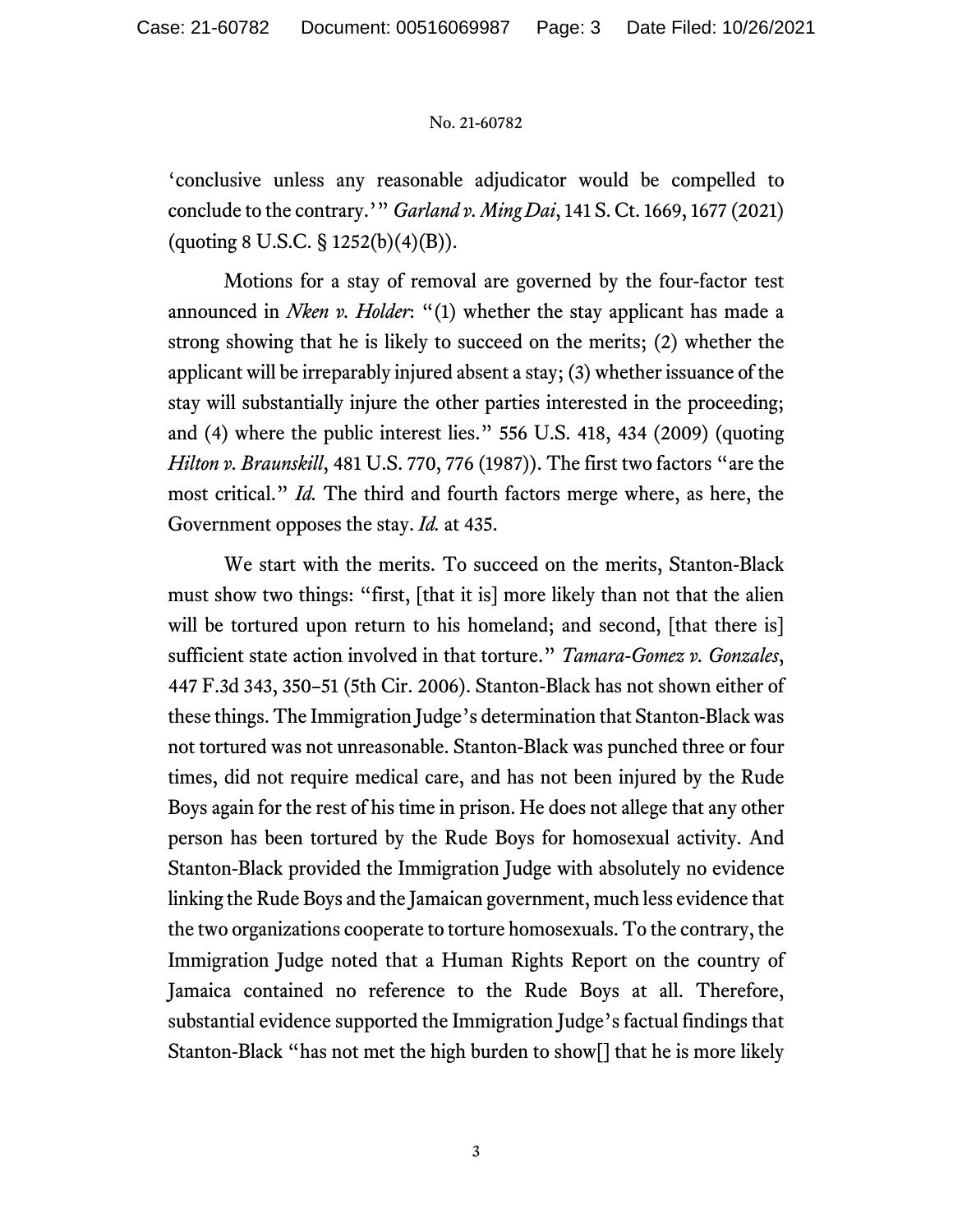than not to be tortured in Jamaica by the Rude Boys" and "has also not demonstrated that the Jamaican government would more likely than not acquiesce to such torture even if it were to occur." *Cf. Blake v. U.S. Att'y Gen.*, 945 F.3d 1175, 1178 (11th Cir. 2019) (denying motion for emergency stay of removal because petitioner did not show that he would be "tortured by or with the consent or acquiescence of Jamaican officials on returning to his home country").

Nor has Stanton-Black demonstrated that he would be irreparably harmed if he had to pursue his petition from abroad. He argues that it would be extremely difficult to pursue relief from Jamaica as he is proceeding *pro se*. But the Supreme Court explicitly stated that this is not enough to meet the second *Nken* factor. "[T]he burden of removal alone cannot constitute the requisite irreparable injury. Aliens who are removed may continue to pursue their petitions for review, and those who prevail can be afforded effective relief by facilitation of their return, along with restoration of the immigration status they had upon removal." *Nken*, 556 U.S. at 435.

Finally, the third and fourth factors, which merge in cases such as this one where the government opposes the stay, weigh against granting the emergency stay. "Of course there is a public interest in preventing aliens from being wrongfully removed, particularly to countries where they are likely to face substantial harm." *Id.* at 436. However, as explained above, Stanton-Black has not shown that he is being wrongfully removed or that he is being removed to a country where he is likely to face substantial harm. And absent this consideration, the public has an "interest in prompt execution of removal orders: The continued presence of an alien lawfully deemed removable undermines the streamlined removal proceedings IIRIRA established, and 'permit[s] and prolong[s] a continuing violation of United States law.'" *Id.* at 436 (alterations in original) (quoting *Reno v. American– Arab Anti–Discrimination Comm.*, 525 U.S. 471, 490 (1999)).